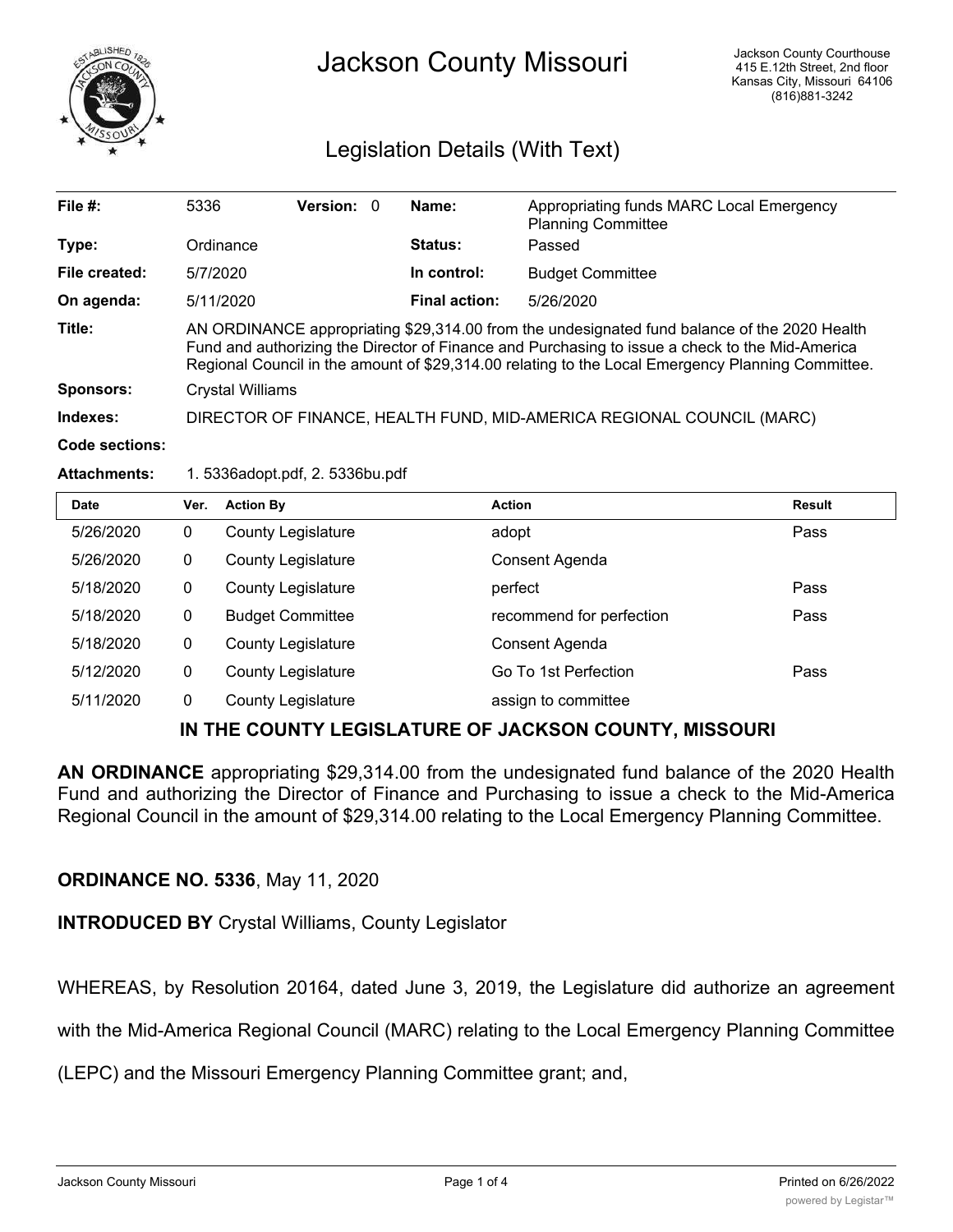WHEREAS, the grant funds support hazardous materials planning, training and other related activities for Jackson, Cass, Clay, Platte, and Ray Counties in Missouri; and,

WHEREAS, an appropriation is necessary to make these grant funds available to the LEPC; now therefore,

BE IT ORDAINED by the County Legislature of Jackson County, Missouri, that the following appropriation from the undesignated fund balance of the 2020 Health Fund be and hereby is made:

| <b>DEPARTMENT/DIVISION</b> | <b>CHARACTER/DESCRIPTION</b>     | <b>FROM</b> | <u>TO</u> |
|----------------------------|----------------------------------|-------------|-----------|
| <b>Health Fund</b>         |                                  |             |           |
| 002-9999                   | 45105-                           |             |           |
|                            | <b>MO Emerg Response MERC</b>    | \$29,314    |           |
| 002-2810                   | <b>Undesignated Fund Balance</b> |             | \$29,314  |
| 002-2810                   | <b>Undesignated Fund Balance</b> | \$29,314    |           |
| Emergency Mgmt.            |                                  |             |           |
| 002-4206                   | 56798-Grant Match                | \$29,314    |           |

and,

BE IT FURTHER ORDAINED that the Director of the Department of Finance and Purchasing be and

hereby is authorized to issue a check in the amount of \$29,314.00 to MARC for the use of the LEPC.

..Enacted and Approved

Effective Date: This ordinance shall be effective immediately upon its signature by the County Executive.

APPROVED AS TO FORM: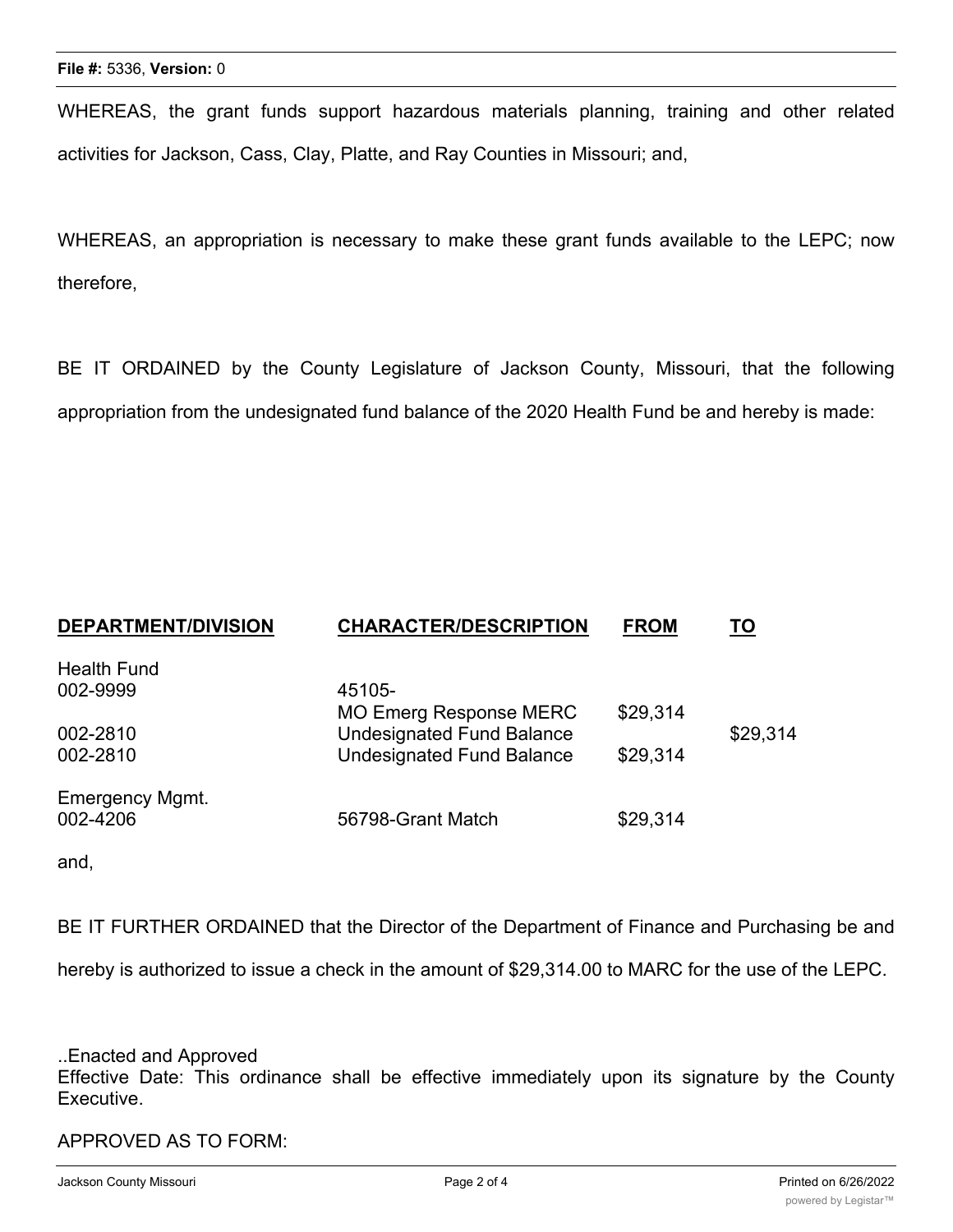**Chief Deputy County Counselor** County Counselor

 $\overline{\phantom{a}}$  , where  $\overline{\phantom{a}}$  , where  $\overline{\phantom{a}}$  , where  $\overline{\phantom{a}}$ 

 $\overline{\phantom{a}}$  , where  $\overline{\phantom{a}}$  , where  $\overline{\phantom{a}}$  , where  $\overline{\phantom{a}}$ 

I hereby certify that the attached ordinance, Ordinance No. 5336 introduced on May 11, 2020, was duly passed on May 26, 2020 by the Jackson County Legislature. The votes thereon were as follows:

 $\overline{\phantom{a}}$  , and the contract of the contract of the contract of the contract of the contract of the contract of the contract of the contract of the contract of the contract of the contract of the contract of the contrac

| Yeas       |  | <b>Nays</b> |          |
|------------|--|-------------|----------|
|            |  |             |          |
| Abstaining |  | Absent      | <u>3</u> |

This Ordinance is hereby transmitted to the County Executive for his signature.

| Date                                              | Spino, Clerk of Legislature | Mary | Jo |
|---------------------------------------------------|-----------------------------|------|----|
| I hereby approve the attached Ordinance No. 5336. |                             |      |    |

Jr., County Executive

 $\mathcal{L}_\mathcal{L}$  , where  $\mathcal{L}_\mathcal{L}$  is the set of the set of the set of the set of the set of the set of the set of the set of the set of the set of the set of the set of the set of the set of the set of the set of the

Date **Contract Contract Contract Contract Contract Contract Contract Contract Contract Contract Contract Contract Contract Contract Contract Contract Contract Contract Contract Contract Contract Contract Contract Contract** 

Funds sufficient for this appropriation are available from the source indicated below.